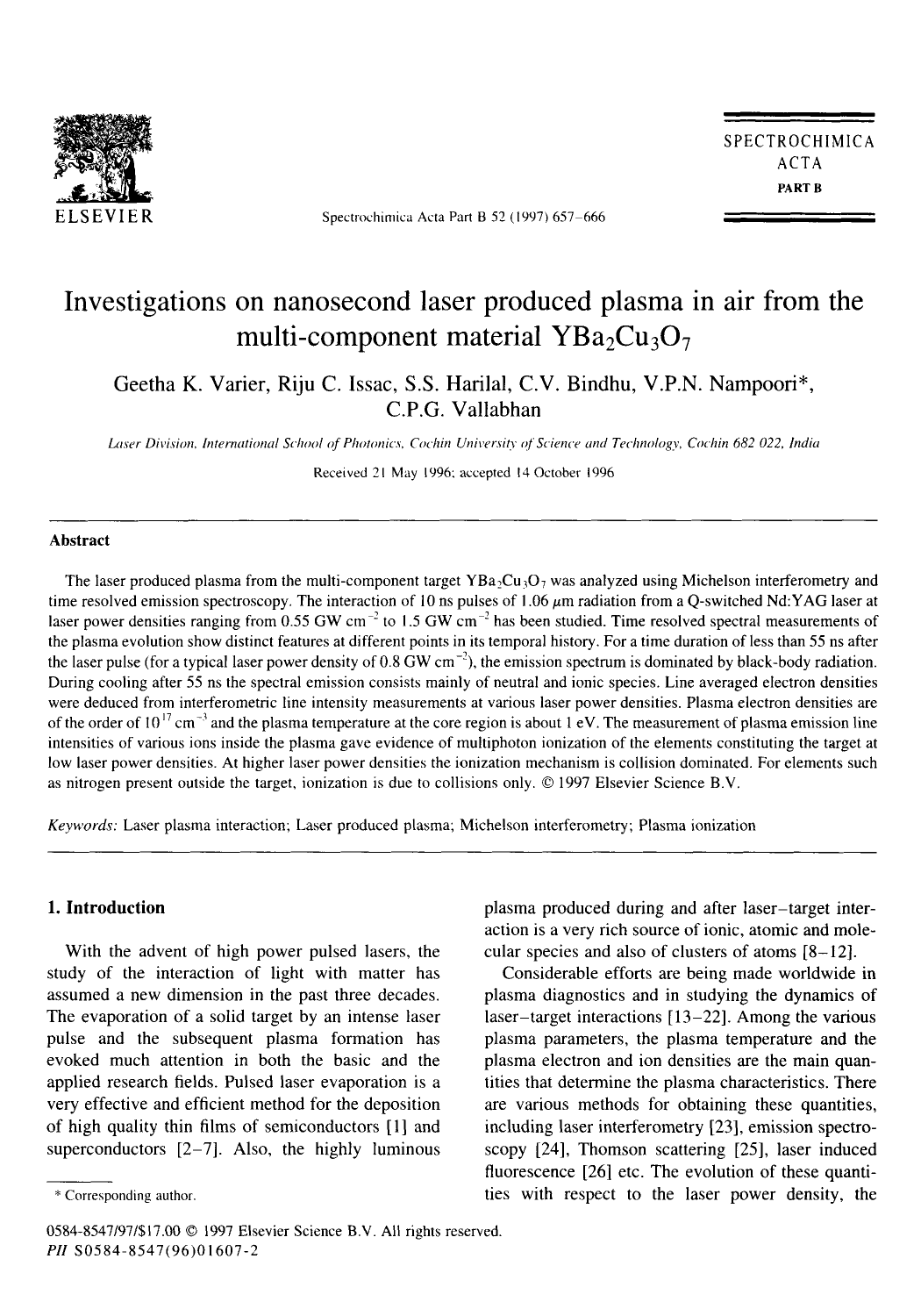ambient pressure and the time can be used to characterize the various electronic and photonic processes taking place inside the plasma [27,28]. Nanosecond laser pulses which produces power densities up to  $10<sup>3</sup>$  $GW$  cm<sup>-2</sup> interact in a distinctly different way compared with picosecond pulses, for which the power density ranges from  $10^3$  to  $10^7$  GW cm<sup>-2</sup>. In the intense field of a picosecond laser pulse, various processes such as tunnel ionization [27] and the relativistic skin effect [29] etc. appear in addition to multiphoton ionization and collision induced ionization, whereas in the nanosecond regime the ionization inside the plasma is limited mainly to the two latter effects.

The present paper deals with studies on the interaction of a pulsed laser beam with the multi-component high  $T_c$  superconducting material YBa<sub>2</sub>Cu<sub>3</sub>O<sub>7</sub> in air at atmospheric pressure and at laser power densities ranging from 0.5 to 1.5 GW  $cm^{-2}$ , using Michelson interferometry and emission spectroscopy. In Section 2 we describe the experimental setup, and the results obtained are discussed in Section 3.

#### **2. Experimental details**

The experimental setup for electron density measurements using interferometry is as shown in Fig. 1. The sample chosen for our studies is a disc (1.75 cm diameter, 0.5 cm thickness) of  $YBa_2Cu_3O_7$  (YBCO). An intensity stabilized 4 mW He-Ne laser (Spectra Physics, Model No. 102-4) is used as the light source for the Michelson interferometer. The beam in one of the arms of the Michelson interferometer grazes the sample surface. The shift in the fringe pattern is measured as a voltage change using a fast PIN photo diode (HP-4207, rise time 1 ns, quantum efficiency 0.71 electrons per photon, noise equivalent power  $\le -108$  dBm) and displayed on a 200 MHz digital storage oscilloscope (Iwatsu, Model DS 8621). All the measurements were made in a single pulse protocol in order to avoid the residual heating effect from the previous pulse. After a few measurements the target is rotated manually so that a fresh surface is available for ablation. High power laser radiation from a pulsed Nd:YAG laser (Quanta ray DCR 11, 30 MW peak power) at a wavelength of 1.06  $\mu$ m with pulse duration 10 ns (FWHM) is focused using a convex lens of focal length 20 cm normal to the target in order to produce the plasma. The target is placed away from the focal point of the lens and the laser spot size is  $7 \times 10^{-2}$  cm in radius, which is measured from the etch pattern on a carbon film placed at the target position. The laser pulse energy is measured using a calibrated laser energy meter and the power density at the focal spot is calculated after reflection correction from the lens surfaces. The pulse energy is varied during the experiment by using suitable attenuators. The experiment was performed on an indigenously built vibration isolation table.



Fig. 1. Schematic diagram of the experimental setup. L<sub>1</sub>, He-Ne laser; L<sub>2</sub>, Nd:YAG laser; R, reflector; BS, beam splitter; M<sub>1</sub>, M<sub>2</sub> concave mirrors;  $F_{1}$ , focusing lens; PD, photodiode; DSO, digital storage oscilloscope.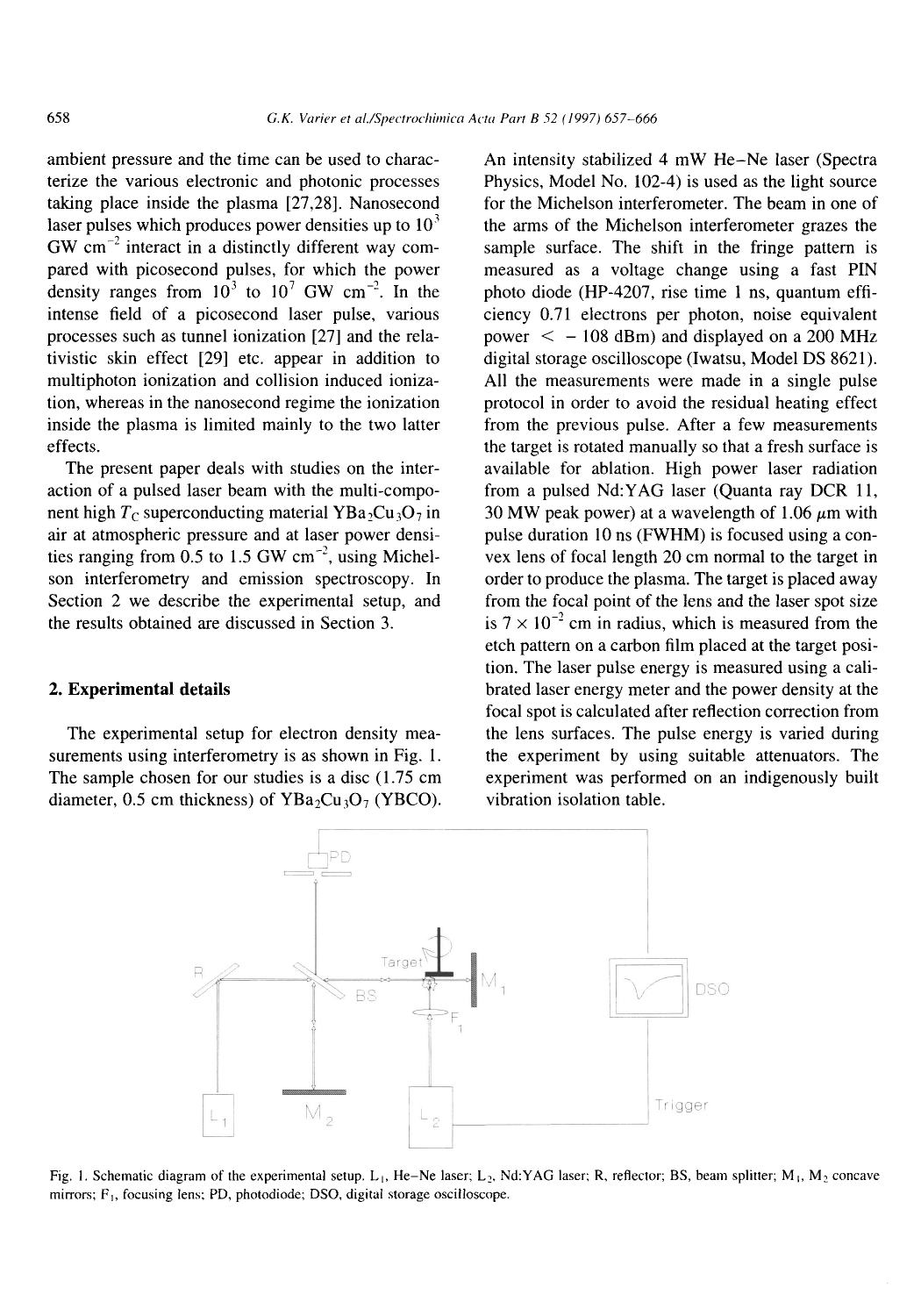The schematic diagram of the experimental setup for the emission measurements is almost the same as the one described earlier, except for minor modifications [30]. Plasma is produced using the same Nd:YAG laser at a pulse repetition frequency of 10 Hz. The target was mechanically rotated and after every 5 min scan the target was shifted laterally in order to minimize the reduction in emission intensity due to surface pitting. The emission spectrum from the plasma was viewed perpendicular to its expansion direction by imaging the plasma plume using collimating and focusing glass lenses so that a 1:1 image of the plume was obtained at the entrance slit of a 1 m monochromator (SPEX model 1704 with entrance and exit slits parallel to the target surface, each having a width of 30  $\mu$ m, grating with 1200 grooves per mm blazed at 5000  $\AA$  and spectral bandpass 0.1  $\AA$ ). The scan rate of the monochromator was adjusted by using a microprocessor controlled scanning arrangement. A thermoelectrically cooled Thorn EMI photomultiplier tube (model KQB 9863, rise time 2 ns and quantum efficiency 22%) coupled to a boxcar averager/gated integrator (Stanford Research Systems, SR 250) triggered in phase with the start of the laser pulse was used for the detection and averaging of the plasma emission intensity. The boxcar averager gate width

was set to 5 ns and intensities from ten consecutive pulses were averaged and then fed to the chart recorder. The recorded spectra were reproducible in wavelength and intensity.

#### **3. Results and discussion**

#### *3.1. Time resolved plasma emission*

The pulsed laser evaporation process can in general be classified into three separate regimes [13]: the interaction of the laser beam with the target material resulting in the evaporation of the surface layers; interaction of the evaporated material with the incident laser beam causing rapid ionization and plasma formation; and finally the rapid cooling of the plasma. The plasma evolution after the interaction of the high power laser beam with the target consists of two distinct domains in time. Initially there is a sudden increase in the emission intensity, and after attaining the peak intensity **it** decreases rapidly [31,32]• We have carried out time resolved spectral measurements in these two time domains with a view to deciphering the different heating, ionization, and cooling processes taking place inside the plasma. The time



Fig. 2. Plasma emission spectrum in the wavelength range  $\lambda$  3500-6500 Å at different time delays and at the typical laser power density  $0.8$  GW cm<sup>-2</sup>; (a) 10 ns, (b) 25 ns, (c) 35 ns, and (d) 55 ns. The plasma continuum radiation peaks around 4100 Å.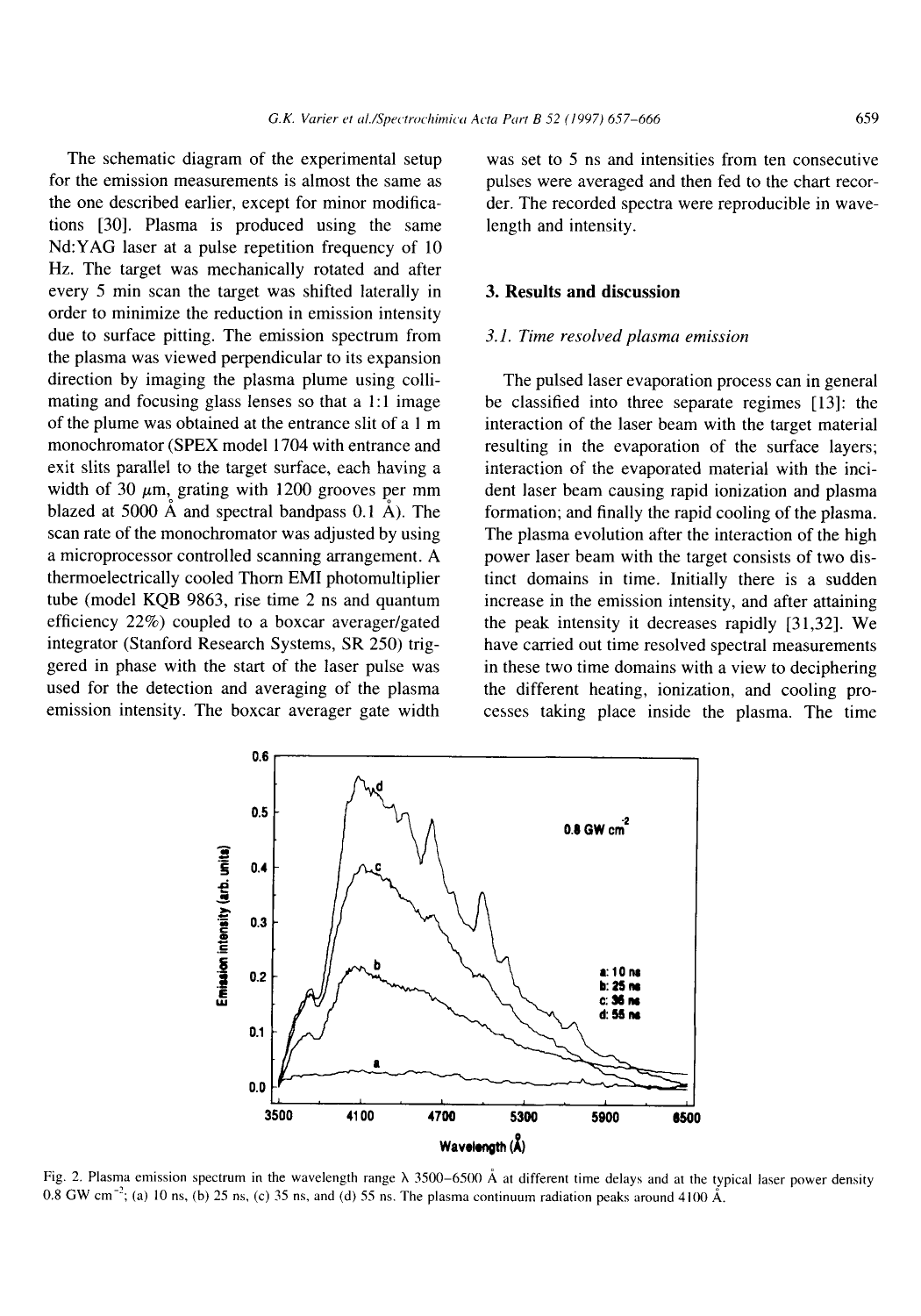

Fig. 3. Plasma emission spectrum in the wavelength range  $\lambda$  3500–6500 Å at different time delays during plasma cooling at laser power density  $0.8$  GW cm<sup>-2</sup>; (a) 75 ns, (b) 145 ns, and (c) 295 ns.

resolved emission spectra are given in Figs. 2 and 3, respectively, which clearly distinguish the different emission processes inside the plasma. At the initial stages of the plasma formation, which extend from 0 to  $\approx$  55 ns, there is an increase in the emission intensity. It should be noted that the time of 55 ns is significantly longer than the pulse duration. In this time span (0-55 ns), as seen from Fig. 2, the emission spectrum consists of the plasma blackbody radiation, without much line emission. In general, the main source of the plasma continuum is bremsstrahlung radiation and radiative recombination [34]. Thus, the shape of the spectrum shows the abundance of free electrons and ions inside the plasma during this period in its temporal history.

Beyond 55 ns, as shown in Fig. 3, the line to continuum intensity ratio increases, and finally, after about 150 ns, the spectrum consists mainly of emission lines corresponding to atomic and ionic species. It has also been observed that the emission lines are highly Stark broadened [35] during the initial stages of the plasma owing to very high plasma electron densities. The emission spectra obtained at different laser power densities are recorded, and it is seen that at relatively low power densities the spectrum represents mostly neutral and singly ionized species,

whereas at higher laser power densities it contains lines corresponding to neutral and to singly and doubly ionized species. Lines corresponding to **Ba(I), Ba(II), Y(I), Y(II), Cu(I), Cu(II), N(I),**  N(II), O(I) and O(II) and also some less intense lines from Ba(III), Y(III), Cu(III) and O(III) have been identified. The plasma emission lasts for a few microseconds.

#### *3.2. Plasma electron density*

The ablated material ejected from the target surface consists of ions, atoms and molecules in addition to free electrons. The atomic contribution to the refractive index is given by [36]

$$
\mu_{\rm at} = 1 + \frac{e^2}{8\pi^2 \epsilon_0 m} \sum_{i} \frac{N_i f_i}{(\nu_i^2 - \nu^2)} \tag{1}
$$

where e is the electron charge,  $\epsilon_0$  is the permitivity of free space, m is the mass of electron,  $N_i$  is the number density of the lower level of a transition,  $f_i$  is the oscillator strength,  $v_i$  is the atomic resonance line frequency and  $\nu$  is the frequency of light used to make the observation. The above equation suggests that the contribution from the atomic refractivity is appreciable only near the resonance transitions. All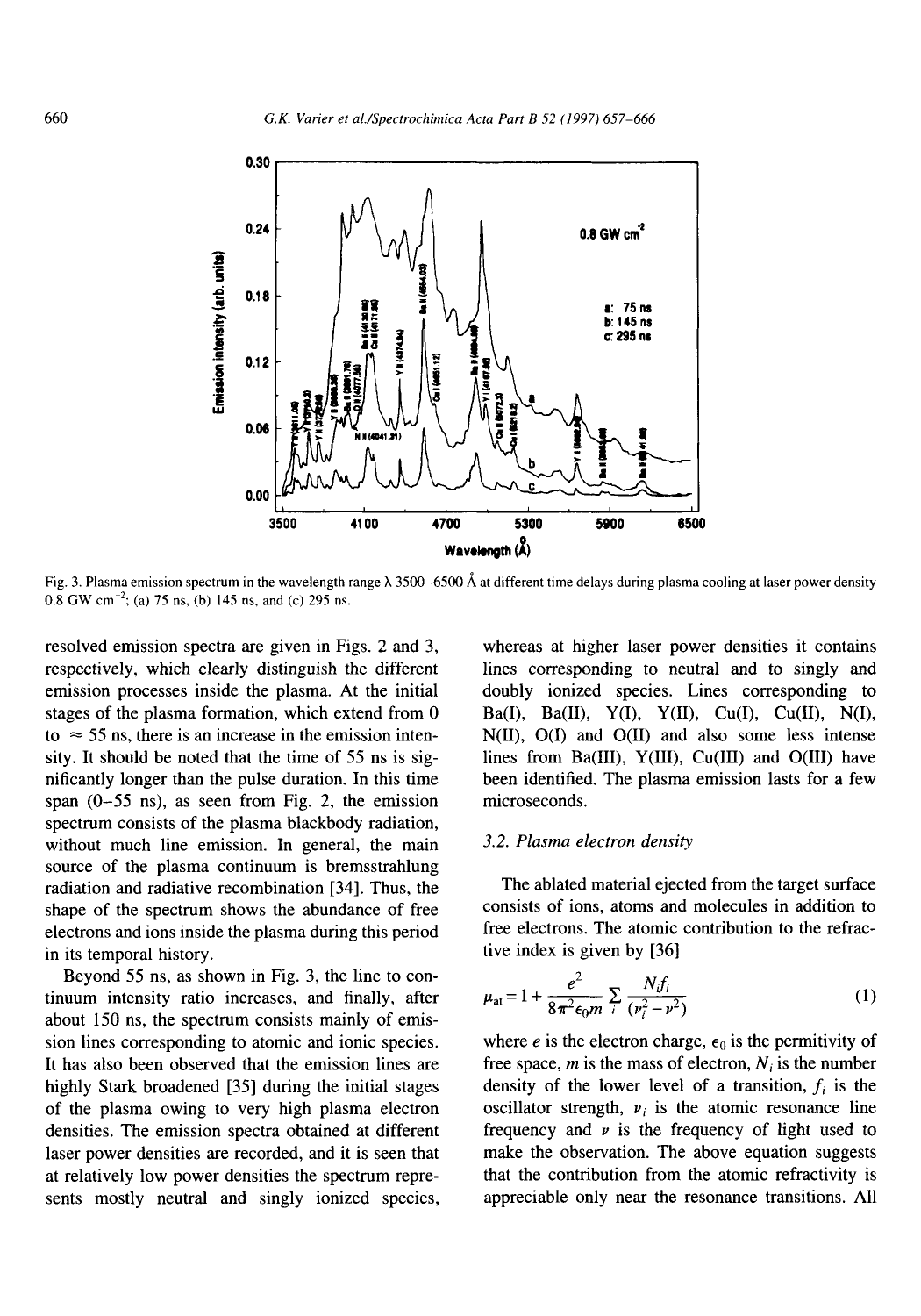

Fig. 4. Variation of the electron density as a function of the laser power density.

the resonance lines in the present plasma are sufficiently far from the probe wavelength  $\lambda$ . Hence the electron contribution to the refractive index dominates in the present measurements. The plasma electron density also peaks at a delay time of 55 ns (depending on the laser power density delivered to the target) and it is clear from the emission spectra in Fig. 2 that no other spectroscopic method can be used at smaller time delays for density measurements, as the spectrum is dominated by plasma blackbody radiation with the absence of line emission. The line averaged electron densities were calculated using the equation (see Appendix A)

$$
\bar{n}_e \cong \frac{k\gamma(t)}{\lambda l} \tag{2}
$$

Here  $k \approx 1.778 \times 10^{12}$  cm<sup>-1</sup>,  $\gamma(t)$  is the phase difference due to the presence of the plasma,  $\lambda$  is the probe beam wavelength and I is the lateral extension of the plasma.

Fig. 4 represents the variation of the electron density with the laser power density. Even though the electron density is a function of time, the temporal profile of the electron density is not considered here. Instead, the peak electron density is plotted as a function of laser power density. The electron density ranges from  $1 \times 10^{16}$  cm<sup>-3</sup> to 2.4  $\times$  10<sup>-17</sup> cm<sup>-3</sup> in the

present power density range and exhibits a nonlinear relationship. The distinct regions of different slopes correspond to different mechanisms for the laser beam interaction with the plasma. Near  $0.55$  GW cm<sup>-2</sup> rapid ionization causes surface damage of the sample. Above this damage threshold, there is a marked increase in the plasma electron density for power densities up to  $0.65$  GW cm<sup>-2</sup>. Beyond this value the change in electron density seems to be more gradual up to  $1.1$  GW cm<sup>-2</sup>. In the present case, as the plasma in air at atmospheric pressure is of high density, there will be large numbers of collisions among the particles. Owing to high electron-atom and electron-ion collision frequencies, the plasma can be regarded as obeying conditions of local thermodynamic equilibrium (LTE) [33]. The plasma electron temperature can be calculated from the ratio of the integrated line intensities [34] of elements at the same ionization level. It is found that the plasma temperature is  $(0.85 \pm 0.05)$  eV after 300 ns from the beginning of the laser pulse.

#### *3.3. Laser plasma interaction and ionization*

In general, one can consider that the leading part of the laser pulse produces the plasma while the trailing part interacts with the plasma, resulting in intense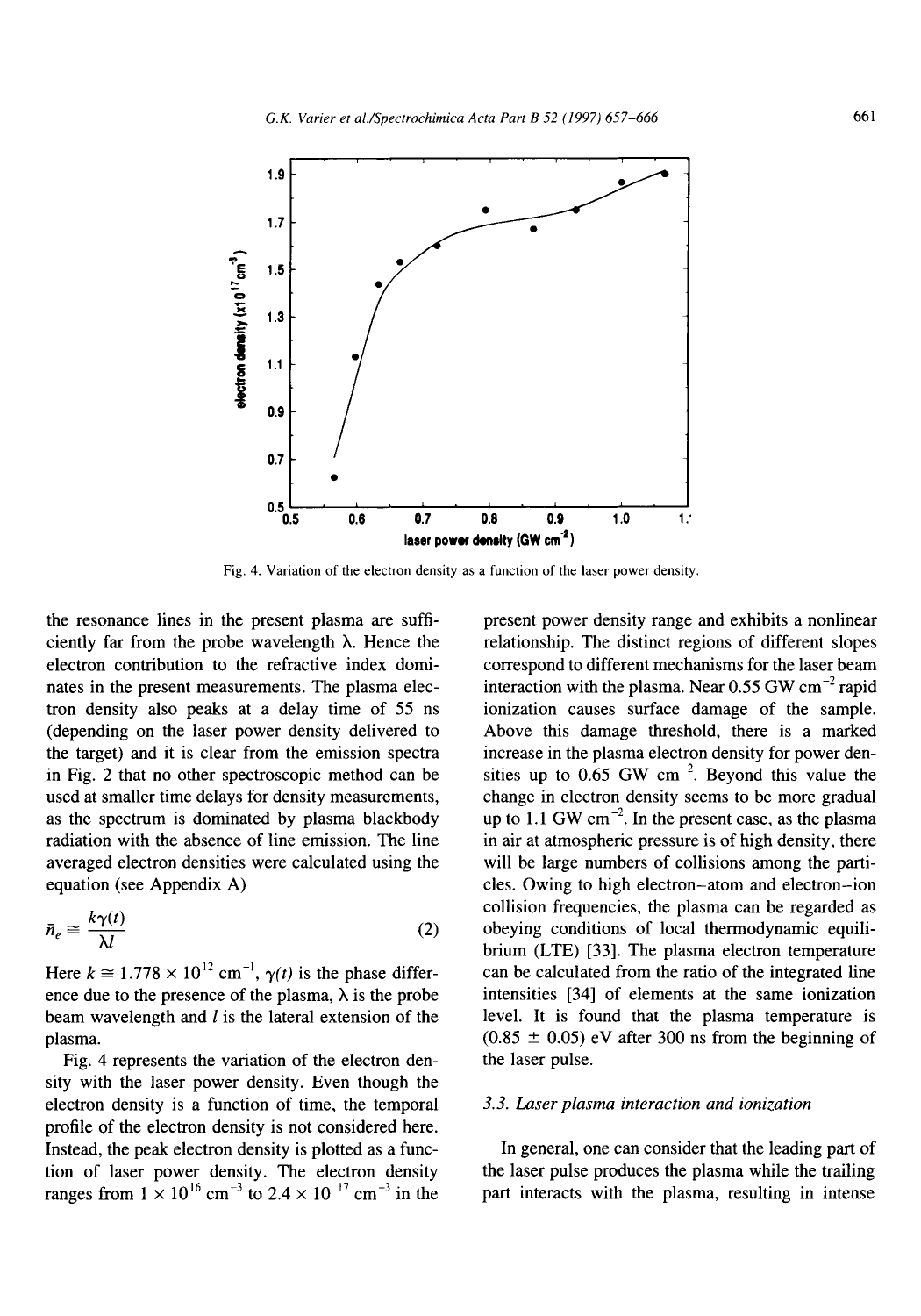ionization of its constituents [27]. The two main ionization mechanisms in laser plasmas are the ionization by inelastic collisions of electrons with atoms and the direct multiphoton ionization of atoms due to boundfree transitions of atomic electrons. The ionization rate in the case of collisional ionization  $w_c$  is given by [27]

$$
w_c \approx \frac{\nu_{\text{in}} \xi_{\text{os}}}{I_i} \tag{3}
$$

where  $v_{in}$  is the frequency of inelastic collision,  $I_i$  is the ionization energy and  $\xi_{\text{os}}$  is the electron oscillation energy given by [27]

$$
\xi_{\rm os} = 0.093\lambda^2 I \text{ (eV)}\tag{4}
$$

Here  $\lambda$  is the wavelength of the laser light and *I* is the power density (W cm<sup>-2</sup>) at the focal spot. In the case of direct photoionization, however, the ionization rate is given by [27]

$$
w_n \approx w_0 n^{3/2} \left(\frac{\xi_{\text{os}}}{I_i}\right)^p \tag{5}
$$

where  $p = I_i/\hbar\omega$  is the number of absorbed quanta. It is clear from the above equations that the ionization rate is dependent on the laser power densities through the

electron oscillation energy. Although the collisional ionization rate has a weak dependence on the laser power density, the ionization rate due to the multiphoton processes is strongly dependent on the power densities. In the present case  $\hbar\omega = 1.17$  eV for 1.06  $\mu$ m radiation, which is very much smaller than the ionization potentials of any of the constituent atoms inside the plasma. The first ionization energies for different constituents of the YBCO plasma are [37] 6.38 eV (Y), 5.21 eV (Ba), 7.73 eV (Cu) and 13.62 eV (O). As the ionization rate is directly proportional to the electron density, the dependence of the electron density on the laser power density should be the same as that of the ionization rate, except for a change in the proportionality constant. The direct photoionization of any of these atoms requires more than one photon for 1.06  $\mu$ m radiation.

Fig. 5 shows the double logarithmic plot of the laser power density vs the emission intensity of single ionic lines from Y (3950.36 Å), Ba (3891.78 Å) and Cu  $(4171.85 \text{ Å})$ . One can see that the intensity of these lines grow as  $I^p$ , where  $p \approx 6$  for Y, 5 for Ba and 6 for Cu at lower power densities but  $p$  lies approximately between 1 and 2 at higher power densities. For both Y and Ba the multiphoton energy slightly exceeds the



Fig. 5. Variation of the logarithm of the ion emission intensity of first ionized lines:  $\blacksquare$ , YII (3950.36 Å);  $\spadesuit$ , BalI (3891.78 Å);  $\spadesuit$ , CuII (4171.85 A); with log laser power density showing multiphoton ionization at low laser power densities and collision induced ionization at higher power densities.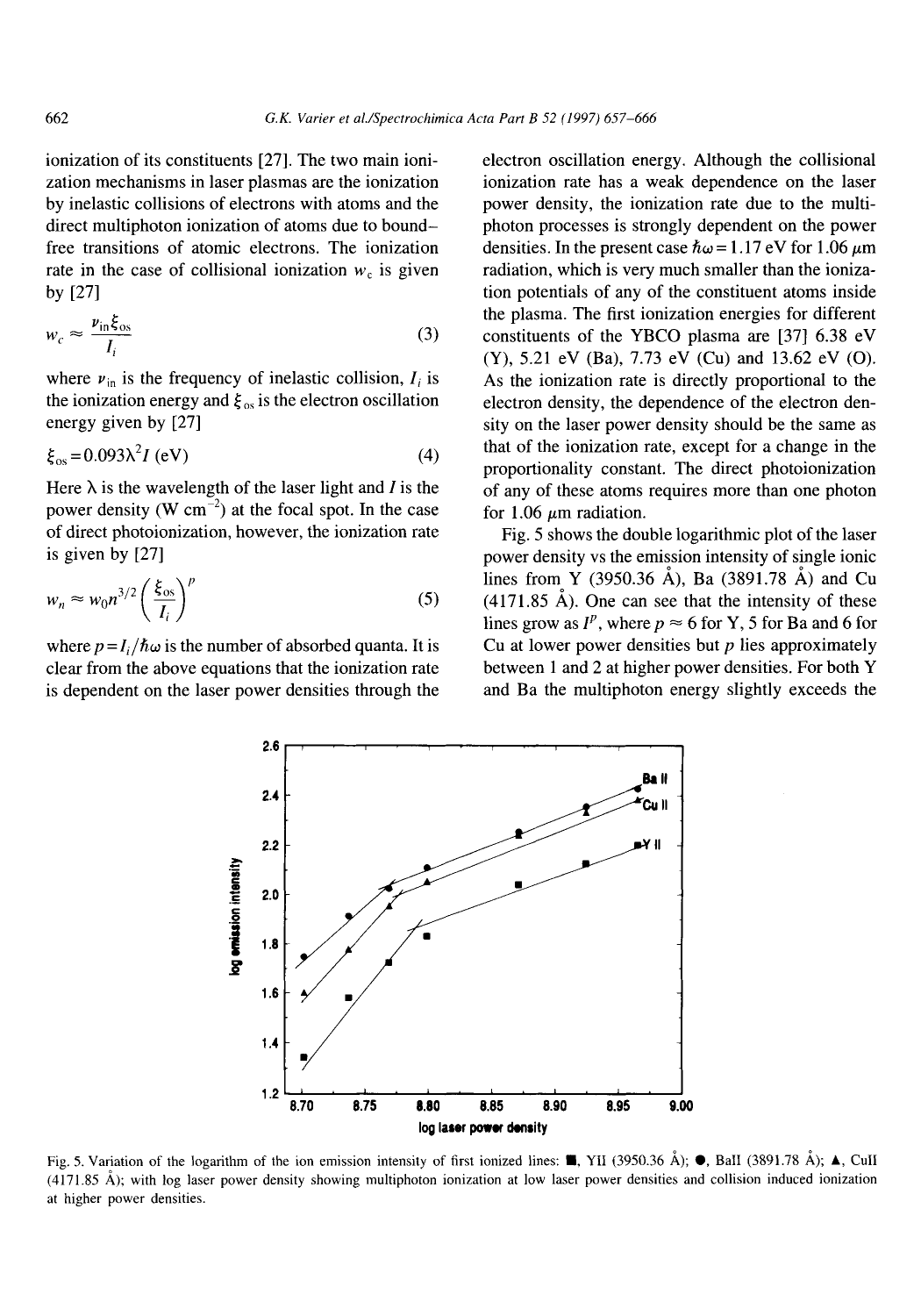

Fig. 6. Plot of logarithm of ion emission intensity for:  $\blacksquare$ , OII (4072.16 Å);  $\blacksquare$ , NII (4041.31 Å); indicating the effect of collisional ionization for oxygen and nitrogen within the power density range.

ionization potential, but for Cu it is slightly less than the ionization potential. This effect could be due to the depletion of the neutral atoms inside the plasma, as suggested by several other workers [38,39]. However, from Fig. 6, for N (4041.31  $\AA$ ) the emission line intensity grows very gradually with  $p$  in the range 1–1.5. In this case there is no saturation of the line intensity at higher power densities, indicating that from very low to very high power densities the ionization rate is the same. For oxygen (4072.16  $\AA$ ), there exists a change in slope in the log-log plot shown in Fig. 6. But the higher slope at low laser power densities does not match with the ionization potential of oxygen. The simultaneous absorption of 12 photons is required for the direct multiphoton photoionization of oxygen, the cross-section for which is very low. There can be a small number of molecules becoming multiphoton photoionized, but the major contribution is from collisional processes. The results in Figs. 4 and 5 show that at low laser power densities the elements present inside the target with comparatively low ionization potentials are multiphoton photoionized, whereas atmospheric nitrogen gets ionized due to collisions throughout the power density range. Emission corresponding to oxygen is stronger than that due to nitrogen because of the additional source of oxygen from

the target apart from that present in the atmosphere. At high laser power density the ionization is due to collisions, in the case of species with low ionization potentials (Y, Ba and Cu) also.

For low laser power densities, i.e. in the range 0.55-0.65 GW  $cm^{-2}$ , the electron density also varies as  $n_e \propto I^p$ , where p has values between 6 and 7 (Fig. 4). This supports the fact that multiphoton absorption is a dominant ionization process in this range.  $6\hbar\omega$ =7.02 eV is slightly greater than the ionization potentials of Y and Ba. But above 0.65 GW  $cm^{-2}$ , the dependence of the electron density on the power density is rather weak, where  $p$  ranges from 1 to 2. Here the exponent is close to unity and obviously multiphoton ionization is not likely to be the dominant process. Instead of multiphoton photoionization, collision induced ionization which is weakly dependent on the laser power density is dominant. This means that when a threshold electron number density is exceeded, the number of inelastic collisions between the electrons and the atoms increases and the main ionization mechanism is the collision induced one. The fact that above  $0.65$  GW cm<sup>-2</sup> the emission spectrum is rich in singly ionized species with some doubly ionized ones supports the above argument. The higher ionized states should be due to collisions and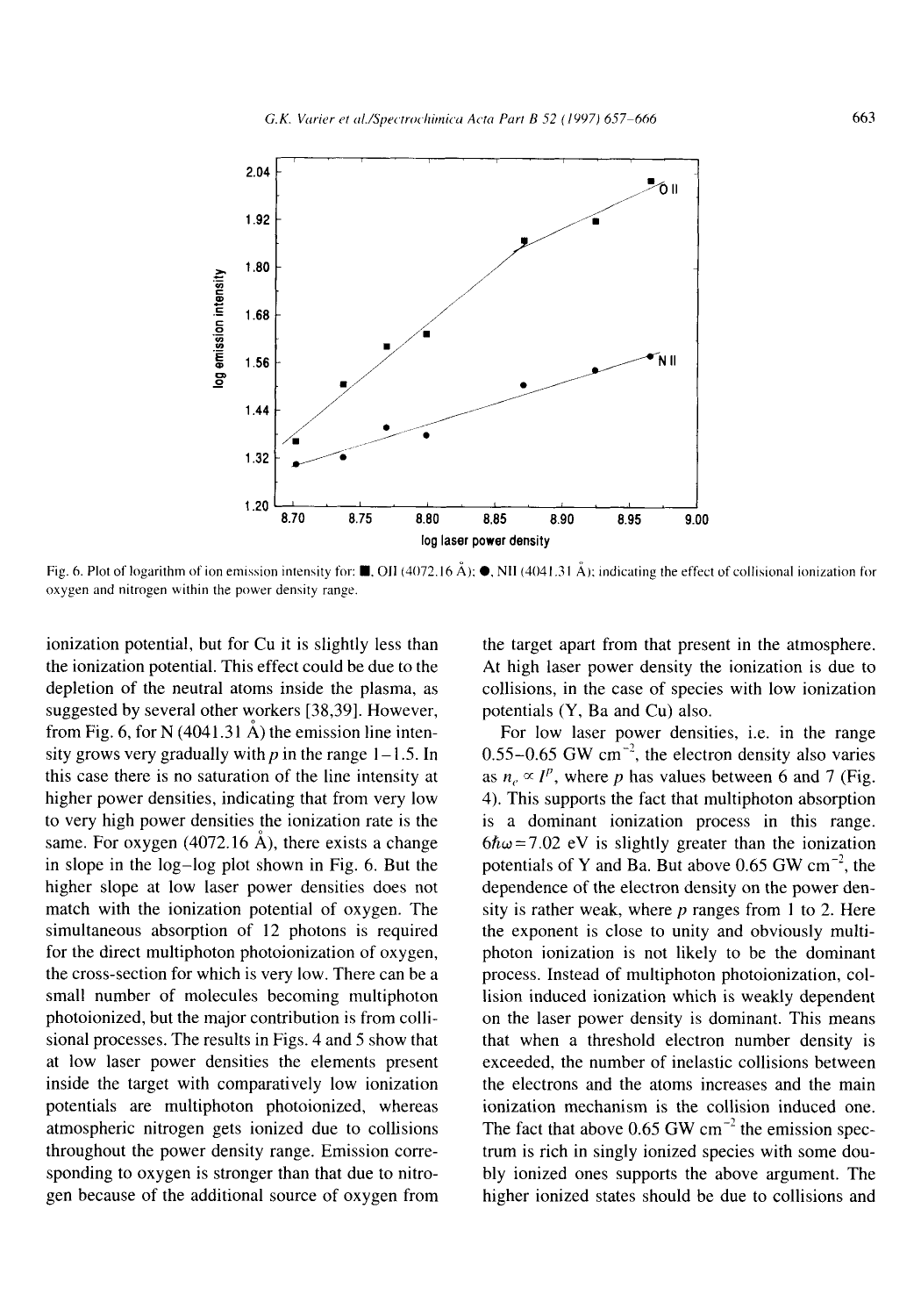not due to photoionization because of the very high ionization potentials, whereas in the case of low laser power densities the dominance of neutral and singly ionized species and the absence of higher ionized states show that the collision dominated processes are negligible. Another reason for the saturation effect in the electron density at higher laser power density is the laser absorption by the plasma near the target surface. This will reduce the effective laser power density available for laser-target interaction. A similar phenomenon has been suggested by other workers [13].

Above the threshold laser power density (0.65 GW  $\text{cm}^{-2}$ ) the trailing part of the laser beam does not penetrate sufficiently into the plasma to cause multiphoton ionization. Before being expanded, the plasma is confined to a region with dimensions characteristic of the etch depth on the target (with typical values of a few  $\mu$ m; see for example refs. [40,41]). During this period the trailing part of the laser pulse interacts with the plasma. Above this threshold value of the laser power density, the electron density present within the etch depth during the period of the laser pulse may exceed the critical density. Hence the laser light is screened off, being absorbed by the plasma.

### **4. Conclusions**

Various aspects of a laser produced plasma in air with laser power densities ranging from 0.55 to 1.5  $GW \text{ cm}^{-2}$  have been investigated using emission spectroscopy and Michelson interferometry. It is found from the time resolved emission measurements that spectral emission during the formation of the laser plasma is dominated by the plasma continuum, revealing the existence of free electrons and ions in abundance, but some time (typically 55 ns for 0.8 GW  $\text{cm}^{-2}$ ) after the termination of the laser pulse the plasma emission is dominated by atomic and ionic lines. This means that after attaining a maximum emission intensity the plasma begins to cool, during which time various recombination and de-excitation processes control the emission mechanism. From the intensity measurements of various emission lines as a function of laser power density, it can be concluded that at low laser power densities the main ionization mechanism for elements like Y, Ba and Cu

constituting the target is multiphoton induced, whereas the main ionization mechanism is collision induced at higher laser power densities. For Cu, though it is present in the target itself, the number of quanta absorbed at low laser power densities is slightly less than that required for multiphoton photoionization. As a result of the high ionization potential, the major ionization mechanism in the case of oxygen atoms happens to be collision induced even though oxygen is present in the target as a major constituent. The emission intensities from species such as N present outside the bulk target show a linear dependence with the laser power density, indicating the existence of collisional ionization processes. Line averaged electron densities were deduced from the interferometric measurements and found to vary from  $10^{16}$  to  $2.4 \times 10^{17}$  cm<sup>-3</sup> as the laser power density is increased from 0.5 to 1.1 GW  $cm^{-2}$ . Plasma temperature was calculated from the integrated line intensities of emission from ionized species and found to be about 1 eV. In conclusion, optical emission spectroscopy and Michelson interferometry were utilized for the investigation of a high density low temperature nanosecond laser produced plasma from the multi-component material  $YBa<sub>2</sub>Cu<sub>3</sub>O<sub>7</sub>$  in air at atmospheric pressure.

## **Acknowledgements**

This work was supported by research grants from the Department of Science and Technology (Government of India) and Science, Technology and Environment Department (Government of Kerala). S.S.H. is grateful to CSIR (New Delhi), R.C.I. and C.V.B. to UGC (New Delhi) for research fellowships.

## **Appendix A**

The intensity distribution of the fringe pattern of a Michelson interferometer is given by

$$
I(t) = A^{2} + B^{2} + 2AB\cos[(\phi_{A} - \phi_{B}) - \gamma(t)]
$$
 (A1)

where A and B are the amplitudes and  $\phi_A$  and  $\phi_B$  are the phases of the respective interfering beams and  $\gamma(t)$ is the phase difference introduced due to the presence of the plasma. (This derivation is made in accordance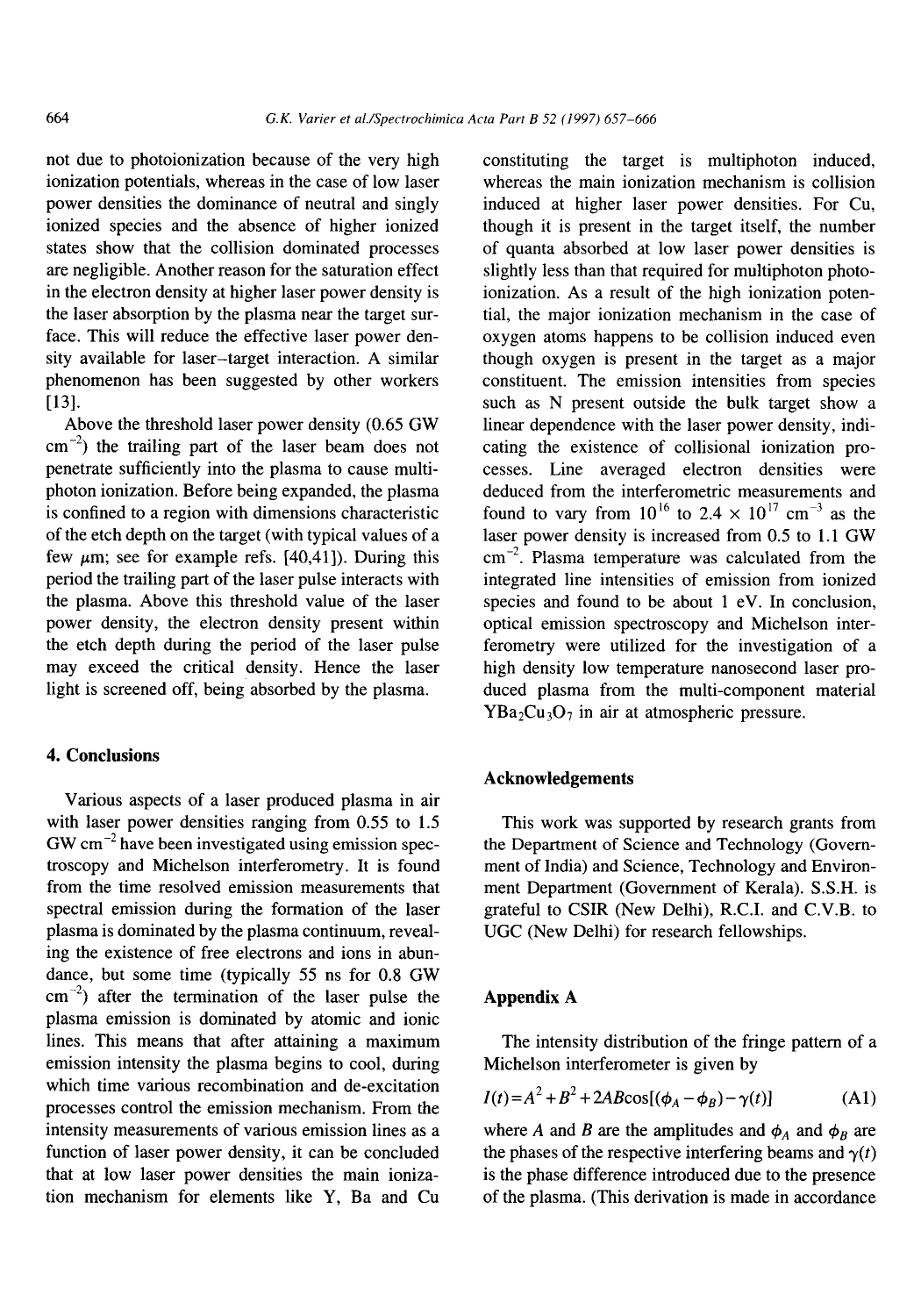with the arguments given in Monson et al. [42]). The shift in the fringe pattern resulting from this time dependent phase factor can be measured as the voltage change in the output of the photodiode. For the intensity to be very sensitive to small changes in  $\gamma(t)$ , the operating point is chosen such that  $\phi_A - \phi_B = (m + 1/2)\pi$ . Then the change in the output voltage of the photodetector  $\delta V(t)$  is

$$
\delta V(t) \propto 2AB \sin \left[\frac{4\pi}{\lambda} \int_0^t \Delta \mu(t) \mathrm{d}t\right]
$$
 (A2)

where  $\lambda$  is the wavelength of the probe laser beam, *l* is the lateral extension of the plasma and  $\Delta \mu(t)$  is the change in refractive index due to the presence of the plasma. When the phase difference  $(\phi_A - \phi_B)$  is taken through a phase change of  $\pi$ , i.e., the operating point is moved from the bright to the dark fringe center, the corresponding difference in intensities  $(I_{\text{max}} - I_{\text{min}})$ will be proportional to *4AB* in the absence of the plasma. With a linear response for the photodetector, the corresponding voltage difference  $(V_{\text{max}}-V_{\text{min}})$ denoted by V is proportional to *4AB.* Therefore, from Eq. (A2)

$$
\gamma(t) = \sin^{-1}\left(\frac{2\Delta V}{V}\right) \tag{A3}
$$

Assuming negligible absorption and light scattering at the probe wavelength, the index of refraction  $\mu$  of the plasma is given by [43]  $\mu^2 = 1 - (n_e/n_c)$  where  $n_e$  is the plasma electron density and  $n_c$  is the critical plasma electron density given by  $n_c = (\omega^2 m \epsilon_0/e^2)$ , where  $\epsilon_0$  is the permittivity of free space,  $m$  is the electron mass,  $e$ is the electron charge and  $\omega$  is the angular frequency of the pump laser radiation,  $n_c$  has a typical value of  $9.92 \times 10^{20}$  cm<sup>-3</sup> for the Nd:YAG laser wavelength ( $\lambda$ = 1.06  $\mu$ m). Also, when the critical density  $n_e/n_c \ll 1$ 

$$
\gamma(t) \cong \frac{e^2}{mc\omega\epsilon_0} \int_0^l n_{\rm e} \mathrm{d}l \tag{A4}
$$

for path length  $l$  in the plasma. Therefore the line averaged electron density from Eq. (A4) is

$$
\bar{n}_{\rm e} \cong \frac{k\gamma(t)}{\lambda l} \tag{A5}
$$

where  $k \approx 1.778 \times 10^{12}$  cm<sup>-1</sup>. The phase factor  $\gamma(t)$  in Eq. (A5) is found experimentally using Eq. (A3).

#### **References**

- [1] D.L. Pappas, K.L. Saenger, J.J. Cuomo and R.W. Dreyfus, J. Appl. Phys., 72 (1992) 3966.
- [2] D. Dijikkamp, T. Venkatesan, X.D. Wu, S.A. Shaheen, N. Jisrawi, Y.H. Min-Lee, W.L. McLean and M. Croft, Appl. Phys. Lett., 51 (1987) 619.
- [3] L. Lynds, V.R. Weiberger, G.G. Peterson and H.A. Krasinski, Appl. Phys. Lett., 52 (1988) 320.
- [4] D.S. Misra and S.B. Palmer, J. Appl. Phys., 68 (1990) 1403.
- [5] Y. Watanabe, Appl. Phys. Lett., 64 (1994) 1295.
- [6] J. Wild, P. Engst, S. Civis, J. Pochyly and J. Pracharova, Appl. Phys. Lett., 60 (1992) 1747.
- [7] H. Jiang, A.J. Drehman, R.J. Andrews and J,A. Horrigan, Appl. Phys. Lett., 65 (1994) 3132.
- [8] C.M. Davis, H.H. Telle, D.J. Montgomery and R.E. Corbett, Spectrochim. Acta Part B, 50 (1995) 1059.
- [9] W. Pietsch, B. Dubreuil and A. Briand, Appl. Phys. B, 61 (1995) 267.
- [10] P.E. Dyer, R.D. Greenough, A. Issa and P.H. Key, Appl. Phys. Lett., 53 (1988) 534.
- [11] C.E. Little and P.G. Browne, Chem. Phys. Lett., 134 (1987) 56(I.
- [12] L.C. Jensen, S.C. Langford, J.T. Dickinson and R.F. Addleman, Spectrochim. Acta Part B, 50 (1995) 1501.
- [13] R.K. Singh and T. Narayan, Phys. Rev. B, 41 (1990) 8843.
- [14] K.P.J. Reddy, Pramana, 46 (1996) 153.
- [15] S.S Harilal, R.C. lssac, C.V. Bindhu, V.P.N. Nampoori and C.P.G. Vallabhan, J. Appl. Phys., 80 (1996), 3561.
- [16] K.H. Wu, R.C. Wang, S.P. Chen, H.C. Lin, J.Y. Juang, T.M. Uen and Y.S. Gou, Appl. Phys. Lett., 69 (1996) 421.
- [17] Y.-M. Kim, W.-J. Lee and H.-G. Kim, Thin Solid Films, 279  $(1996)$  140.
- [18] J.R. Ho, C.P. Grigoropoulos and J.A.C. Humphrey, J. Appl. Phys., 79 (1996) 7205.
- [19] H. Nishikawa, M. Kanai and T. Kawai, Jpn. J. Appl. Phys., 35 (1996) L-425.
- [20] M. Hemmerlin and J.M. Mermet, Spectrochim. Acta Part B, B51 (1996) 579.
- [21] Z. Andreic, B. Flenc-Bartolie and H.J. Kunze, Phys. Scr., 48 (1993) 331.
- [22] S. Eliezer, H. Hora, E. Kolka, F. Green and H. Szichma, Laser Particle Beams, 13 (1995) 441.
- [23] R.E. Walkup, J.M. Jasinski and R.W. Dreyfus, Appl. Phys. Lett., 48 (1986) 1690.
- [24] X.L Mao, M.A. Shannon, A.J. Fernandez and R.E. Russo, Appl. Spectrosc., 49 (1995) 1054.
- [251 R.F.G. Meulenbroeks, M.F.M. Steenbakkers, Z. Qing, M.C.M. van de Sanden and D.C.M. Schram, Phys. Rev. E, 49 (1994) 2272.
- [261 T. Okada, N. Shedamary, J. Nakaujama and M. Maeda, Appl. Phys. Lett., 60 (1994) 941.
- [27] E.G. Gamaly, Laser Particle Beams, 12 (1994) 185.
- 1281 W.C. Stwalley and J.T. Bahns, Laser Particle Beams, 11 (1993) 185.
- (29) E.G. Gamaly and R. Dragila, Phys. Rev. A, 42 (1990) 929.